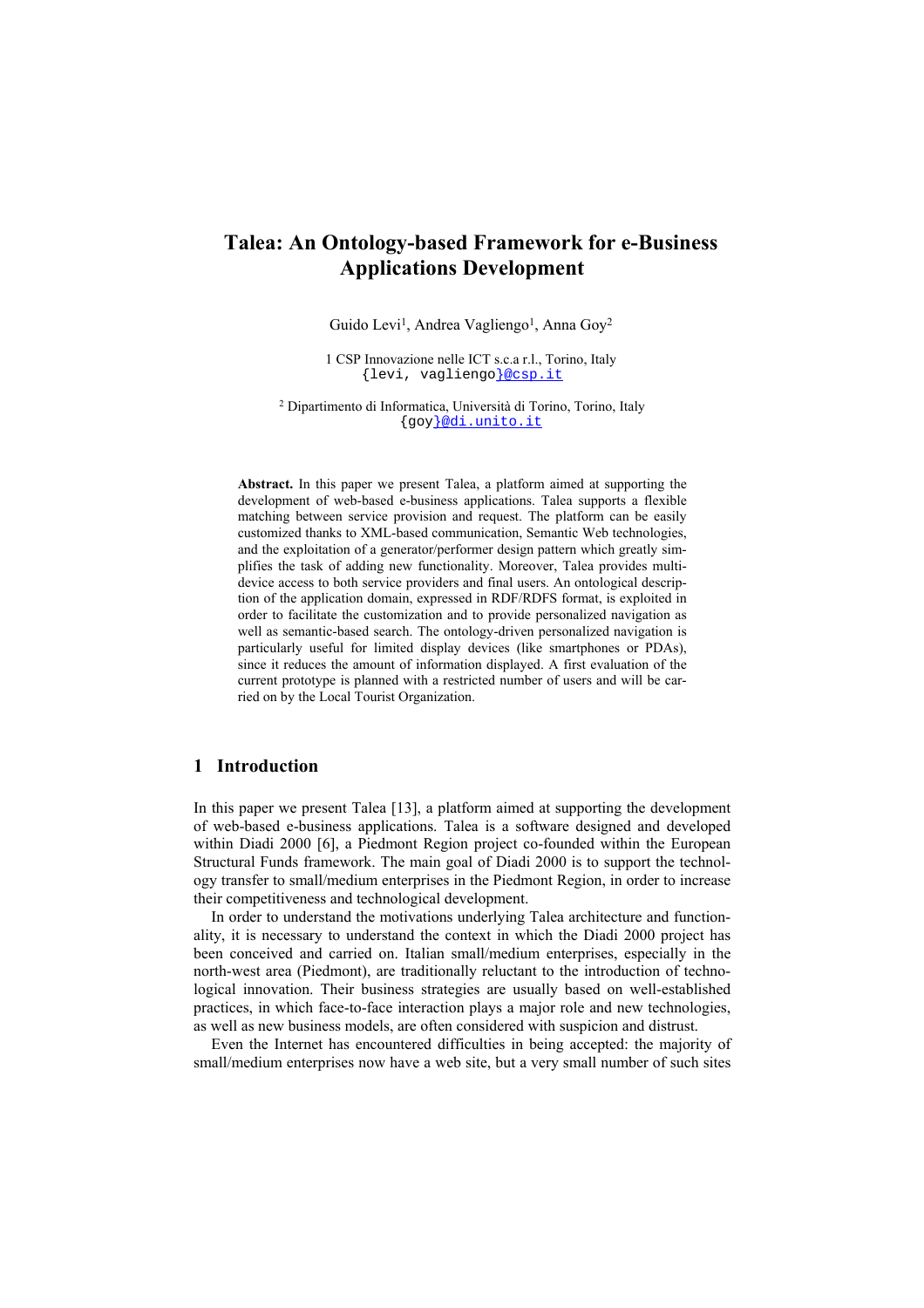are actually integrated with the e-business activities (transaction management, customer care, marketing, etc.)<sup>1</sup>.

In this perspective, the Enterprise Application Integration process [1] must start from the very beginning, i.e., from a change in mental attitudes towards innovation. For this reason, the main goal of the Diadi 2000 project is to convince small/medium enterprises that the exploitation of ICT technologies could represent a real added value to their business. In particular, with the Talea software platform, the innovation consists of exploiting Semantic Web technologies, and especially shared and customizable ontologies, to support the customer-supplier interaction, in an Enterprise Application Integration perspective.

The main obstacle to be faced in order to achieve this goal is, again, a change in the mental attitude of small/medium enterprises leaders: the Diadi 2000 project, by means of Talea, aims at showing that a different approach, based on Semantic Web standards coupled with an Object-Orientd architecture, can actually result in an improvement of the customer-supplier interaction and in a more tight integration of enterprise systems. These results, in turn, can increase the effectiveness of business management, and thus the competitive advantage.

The described scenario highlights two important issues concerning Talea:

- − It has been designed with the goal of exploiting Sematic Web technologies in an Enterprise Application Integration context, and not in an open environment such as the web.
- − The design of Talea had to represent a trade-off between innovation and acceptance: the first prototype, that will be evaluated by small/medium enterprises in Piedmont, had to show effective but simple features, in order to be have a chance to be accepted.

Talea has been designed taking into account this scenario, which imposed two furher important requirements to the framework: easy customization and multi-device access. Easy customization is essential for the instantiation of Talea in different domains, i.e., for its exploitation by a significant number of small/medium enterprises, with a relatively small effort. The multi-device access is a requirement imposed by the current way of doing business, in which both customers and suppliers rely on wireless connections and mobile devices (PDA, smartphones, etc.) to buy/offer services. The platform can be easily customized thanks to XML-based and ontologybased knowledge representation. Moreover, it provides multi-device access both to service providers, that can publish their services, and to final users that can find the required service.

Talea can be viewed as a generic *matchmaker* for e-business (see [14], [15]), since it supports a flexible matching between service provision and request: it enables service providers to advertise theirs products and services, and customers to search for

l

<sup>1</sup> For instance, in 2003 almost all Italian PMI (small/medium enterprises) had an Internet connection, two out of three of them had a static web site, but only 5,5% exploited the Internet to do business on-line – see MATE-Commercio Elettronico Italia, "Osservatorio PMI I semestre 2003", www.commercenet.it.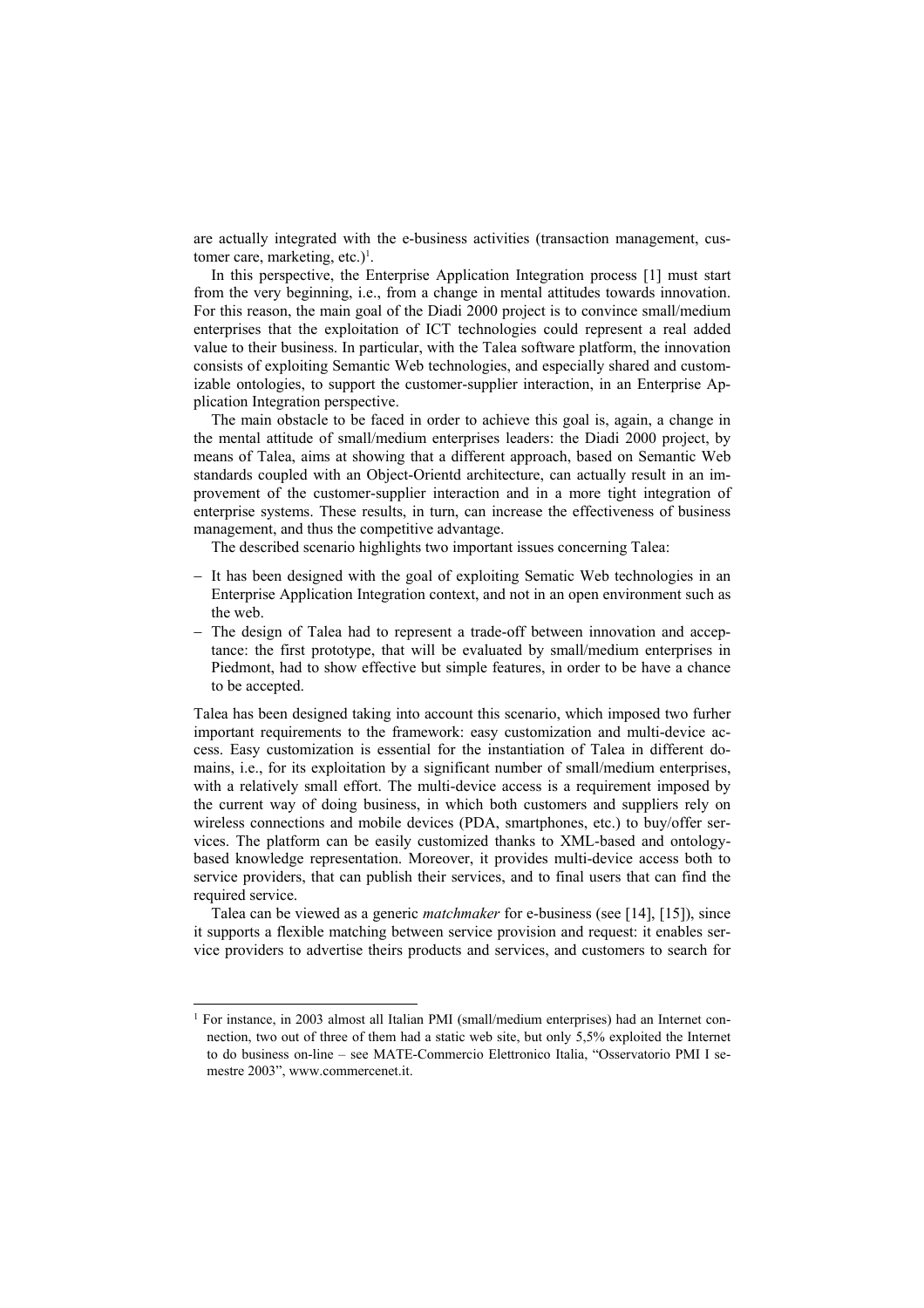resources they are looking for<sup>2</sup>. In this perspective, Talea differs from other approaches, such as semantic Information Retrieval systems (e.g., [2], [7], [9]) or semantic query languages (e.g. [3], [5]) that have different goals, since they aim at performing search in open environments, while Talea, as we already mentioned, is conceived to be exploited within a group of known enterprises.

The Talea first prototype represents a first step in the direction of bringing ICT, and in particular the Semantic Web, to small/medium enterprises, and of course it can be enhanced in different directions. In order to provide a first trial, the Talea platform was tested as a prototype service supporting the collaboration process among minor actors, participating in the local tourist sector, and the Local Tourist Organization Agency. More specifically, the service was tested in the mountain area that will host in Piedmont the next Winter Olympic Games in February 2006, with the support of the Local Tourist Agency MontagneDoc.

After the testing phase, that took place in the period June-September 2005, Talea has been released in compliance with the general principles of Open Source and its licences, with the aim of encouraging its use to implement and provide high quality personalized services within the supply chain. Talea has been made available for small and medium enterprises with the aim of increasing their local competitiveness, introducing ICT within cooperation processes and transferring towards local companies, belonging to the computer science and ICT sectors, a new model of re-use and customization of basic software components. In line with this aim, a first group of local companies has been selected in order to concretely apply Talea technology in their real business, building up new services to be launched in the market. Those "early adopters" will give us the opportunity of evaluating Talea on real business domains and will provide us with an important feedback, that will be useful to improve the system.

# **2 The Talea Framework**

l

The Talea framework is used in order to implement applications for different business domains; this implementation requires the customization of the framework to the specific domain. In the following we will refer to the person (or the team) who performs such a customization as the *customizer*. The result of the customization is an application that can be exploited by the final user (from now on, simply, *user*) to provide and consume *resources* (products or services). Talea users can be both providers and consumers<sup>3</sup>. Provider users are small/medium enterprises, while customer user can be individuals or agencies. For instance, in the first prototype, the domain is mountain tourism; customer users are local travel agencies and provider users are mountain guides, innkeepers and so on.

<sup>&</sup>lt;sup>2</sup> At the moment there is no automatic negotiation: costumers can reserve products/services and Talea notifies the corresponding providers about such a reservation (by e-mail, sms, or fax).<br><sup>3</sup> Sometimes it is the case that a single entity plays a double role, acting both as provider and

consumer.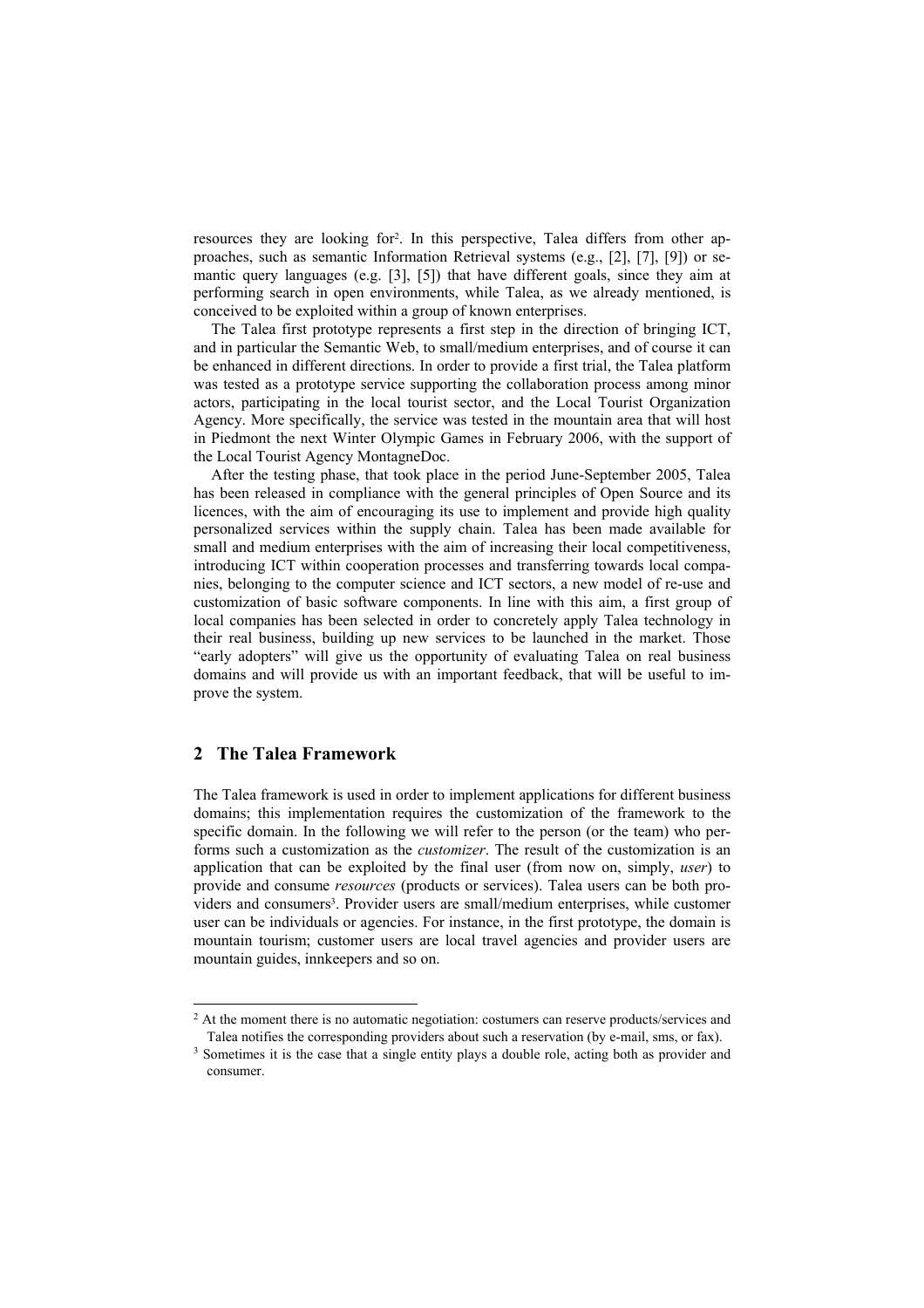The design of the Talea framework has been focused on the *customizer*, in order to provide him with:

- − an infrastructure that supports the matching between provider and consumer (Talea Backend);
- − a customization mechanism that supports the description of the particular application domain (Talea Ontology extension)
- − a programming pattern that support the easy implementation of new features, to extend functionality (Generator/Performer Pattern)

By exploiting these tools, the framework aims at supporting customization at three different levels:

- − the presentation layer;
- − the business logic;
- − the application domain.

The customization of the presentation layer requires the design of the final user interface supporting the interaction with the Talea Backend: such a user interface is handled by the Frontend and provides multi-device access (see Sect. 4).

The customization of the business logic involves the implementation of new features to extend the functionality of the Talea Backend (see Sect. 4).

The customization of the knowledge about the domain is achieved through the extension of the the Talea Ontology (see Sect. 3).

# **3 The Talea Ontology**

Within the Talea framework, the ontology has a major role in the customization task: the *customizer* has to describe the application domain by providing an ontological description that includes user and service categories as well as the relations between them: in this way she provides the knowledge about the particular business domain, exploited by Talea to perform the semantic search of available resources and the personalized navigation, tailored to the user role.

The ontology included in the Talea framework (henceforth Talea Ontology) is expressed in RDF/RDFS format [11] and represents the top-level classes. The customization process consists in the extension of this top-level; the exploitation of a standard format such ad RDF/RDFS guarantees the possibility of exploiting standard tools, such as Protégé [10], to extend the ontology.

Talea Ontology describes the semantics of the matchmaking process since it represents the relations between users and services, i.e. the fact that small/medium enterprises provide and/or consume services. Talea Ontology defines two classes, together with theirs properties, and the relations between them. In particular:

- − The *User* class describes a generic Talea final user;
- − The *Service* class describes a generic Talea service;
- − The *provide* and *consume* relations represent the link between users and services.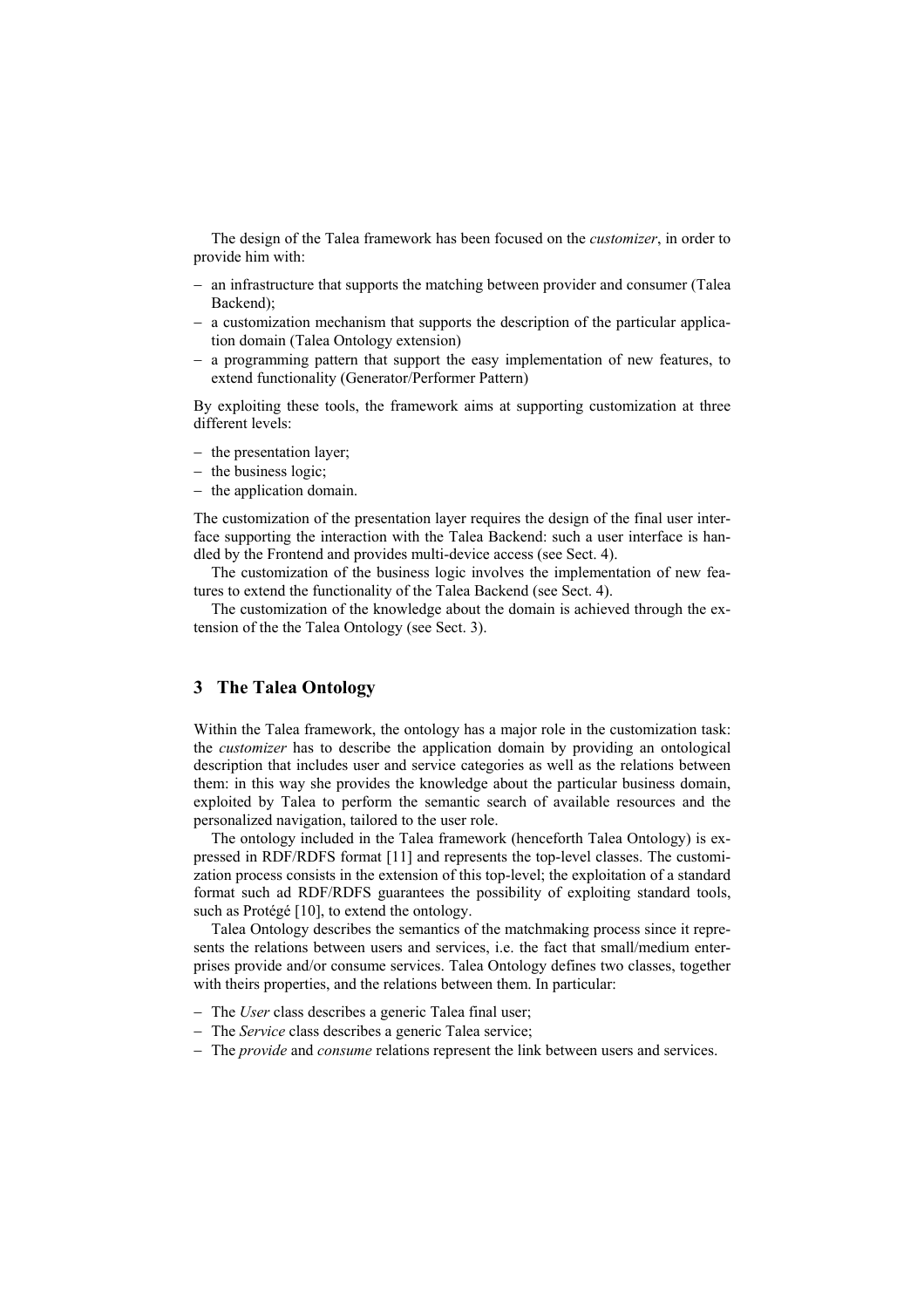The *User* and *Service* classes in the Talea Ontology are generic concepts, because theirs features depends on the particular application domain.

Using the Protégé editor [10], the *customizer* defines *User* and *Service* subclasses; she also defines the relations among such subclasses by specifying which *Service* subclasses are provided and consumed by each user category (subclass of *User*). For example, in the first prototype, instantiated on the tourist domain, examples of subclasses of *Service* are *Course*, *Excursion*, *Lodging*; *MountainCourse* is a subclass of *Course* and *MountainExcursion* is a subclass of *Excursion*; examples of subclasses of *User* are *MountainGuide* and *TravelAgency*; instances of *TravelAgency* can *consume* all kind of services, while *MountainGuide* can only *provide* reasources that are instances of *MountainCourse* and *MountainExcursion* (and not, for instance, of *Lodging*).

The application resulting from the customization of the Talea framework supports the users to provide, reserve and consume instances of the *Service* classes (i.e., resources). Resources are stored in a database, in order to manage the booking process, while instances of the *User* class (registered users) are stored in an Authentication Server in order to manage the authentication process. The structure of the resources database can be generated automatically starting from the ontology. In particular, at customization time, the *customizer* can select the level of the ontology classes that are converted into database tables. For instance, she can select the classes directly under *Service* (e.g., *Course*, *Excursion*, *Lodging*), or she can decide to have a larger number of smaller tables by selecting a lower level (e.g., *HikingCourse*, *RaftingCourse*, which can be subclasses of *MountainCourse*): an ontology class corresponding to a database table is called a *table class*: only *table classes* (and their subclasses) can have instances stored in the database.

At run-time, the link between each resource and its semantic description in the ontology is represented by a field (*instance\_of*) that specifies the class the resource belongs to. This mechanisms enables the Talea semantic engine to support the semantic search of services: in order to find a particular resource, the name of the database table where it is stored is not required, since the name of the class it belongs to is enough for the semantic engine to find the corresponding table and perform the SQL query.

In the Authentication Server the information about each user includes the ontology classes she belongs to; if a user belongs to several classes at the same time (because she is, for intance, both a mountain guide and an innkeeper), she will be able to provide/consume the union of the resources that instances of those user classes are allowed to provide/consume.

This mechanism supports a personalized interaction with the application and the ontology defines the underlying navigation structure for both consumers and providers. Let's illustrate this mechanism with an example. Let's imagine that Gio, a mountain guide, connects to the system through his mobile phone in order to publish his availability for a rafting course on August  $13<sup>th</sup>$ . After login, the system recognizes him by retrieving information from the Authentication Server: being a mountain guide, he does not consume services but provides them and, in particular, knowing the class he belongs to, the system can retrieve thye type of services he can offer (e.g. *MountainCourses, MountainExcursions*). As a result, Gio will be presented a list of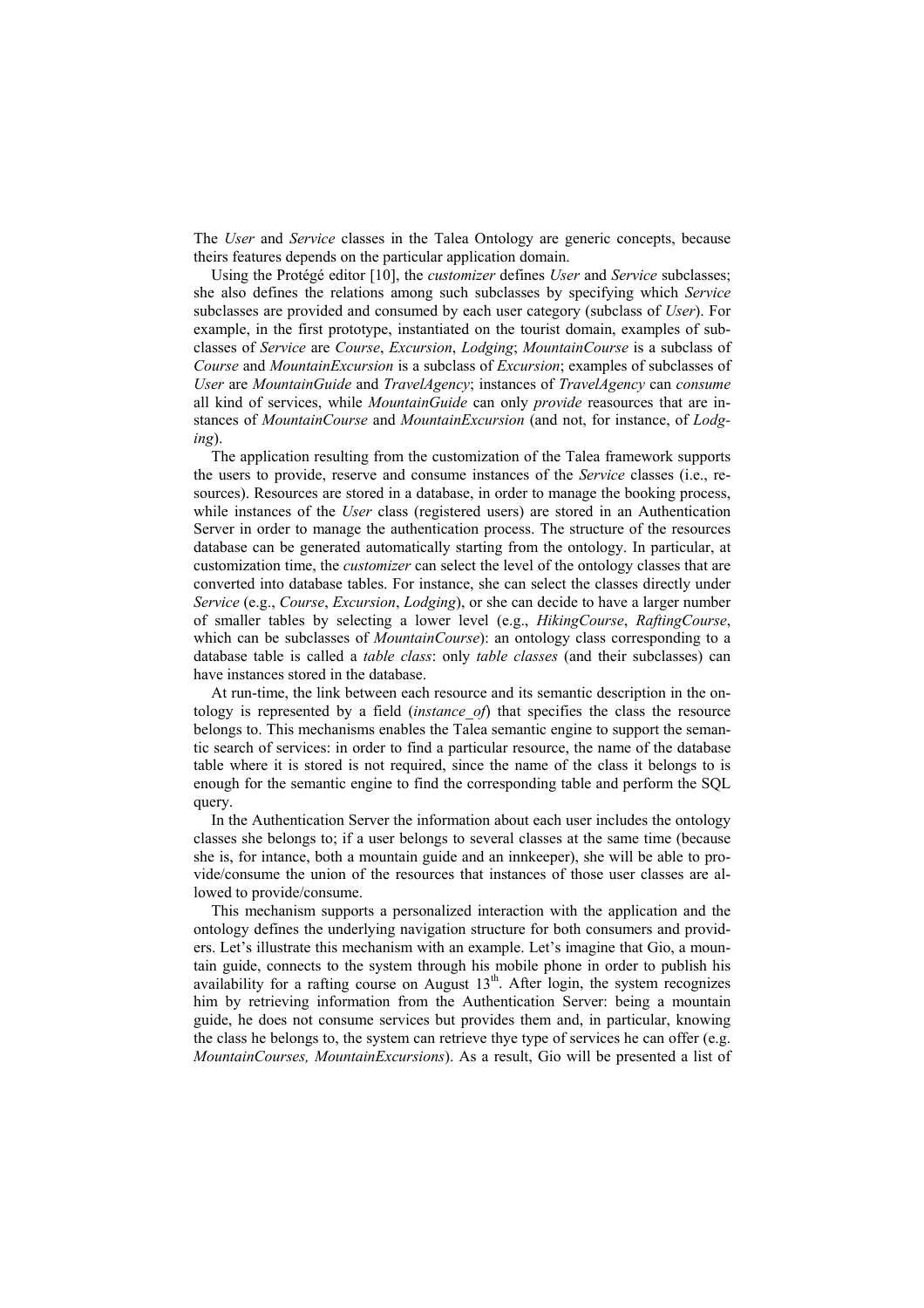such classes, among which he can select the one corresponding to the resource he wants to insert; the selection action corresponds to ontology browsing (e.g., he selects *MountainCourse*, and then *RaftingCourse*). When Gio reaches a *table class* (or a subclass of a *table class*), he is enabled to insert a new instance of such a class or to select a more specific class going on in browsing the ontology. In this example we suppose that the *MountainCourse* is the *table class*: Gio can insert a generic mountain course or decide to insert a more specific course, e.g. a *RaftingCourse* (subclass of *MountainCourse*).

The travel agency employee can search for a *RaftingCourse* (or a more generic *MountainCourse*) available on August 13<sup>th</sup>; she will be presented a list of rafting courses, coupled with their providers; from this list she can choose the course provided by Gio and reserve it.

The domain ontology is the key factor for customization and thus its careful design is crucial for the successful development of new application based on the Talea framework. This can be viewed as a limitation, since it assigns to the *customizer* a great responsibility. However, it is worth mentioning, again, the particular context in which Talea has been conceived: the local small/medium enterprises business domains can usually be modeled by means of a small number of classes, resulting in ontologies with a few levels and a small branching factor.

The knowledge represented by the Talea Ontology extended for specific domains is exploited by the Semantic Engine in order to support personalized navigation and semantic search (see Sect. 5).

# **4 System Architecture**

Talea architecture (see Fig.1) was designed in order to facilitate domain-specific customization. This principle suggested us a number of criteria for the design of the system architecture.

*Backend and Fronted.* First of all, the platform architecture is composed by two main separated parts, i.e. a Backend, containing the business logic, and a Frontend, managing the presentation layer.

*XML messaging*. The second important criterion that inspired the design of Talea is the principle of a typical service-oriented application: XML messages are used to communicate data among system modules.

The separation in two independent parts (Backend and Frontend), communicating through XML, was introduced to enable a flexible implementation of multi-channel and multi-device access to the system. We considered two main categories of client: browser enabled clients (Pc, PDA, XHTML-capable mobile phones) and browser-less clients (stand-alone applications, MHP clients, ecc.). While the first can exploit XHTML markup to populate interfaces, the latter have no browser capabilites and need to extract content directly from XML objects. This is the reason why the Backend core is isolated and the Frontend can act as a "meta-client", manipulating XML content through XSL transformations to generate the final XHTML markup.

The customization of the presentation layer (see Sect. 2) requires the *customizer* to implement a new Frontend or to modify a provided one, i.e. the XHTML Frontend by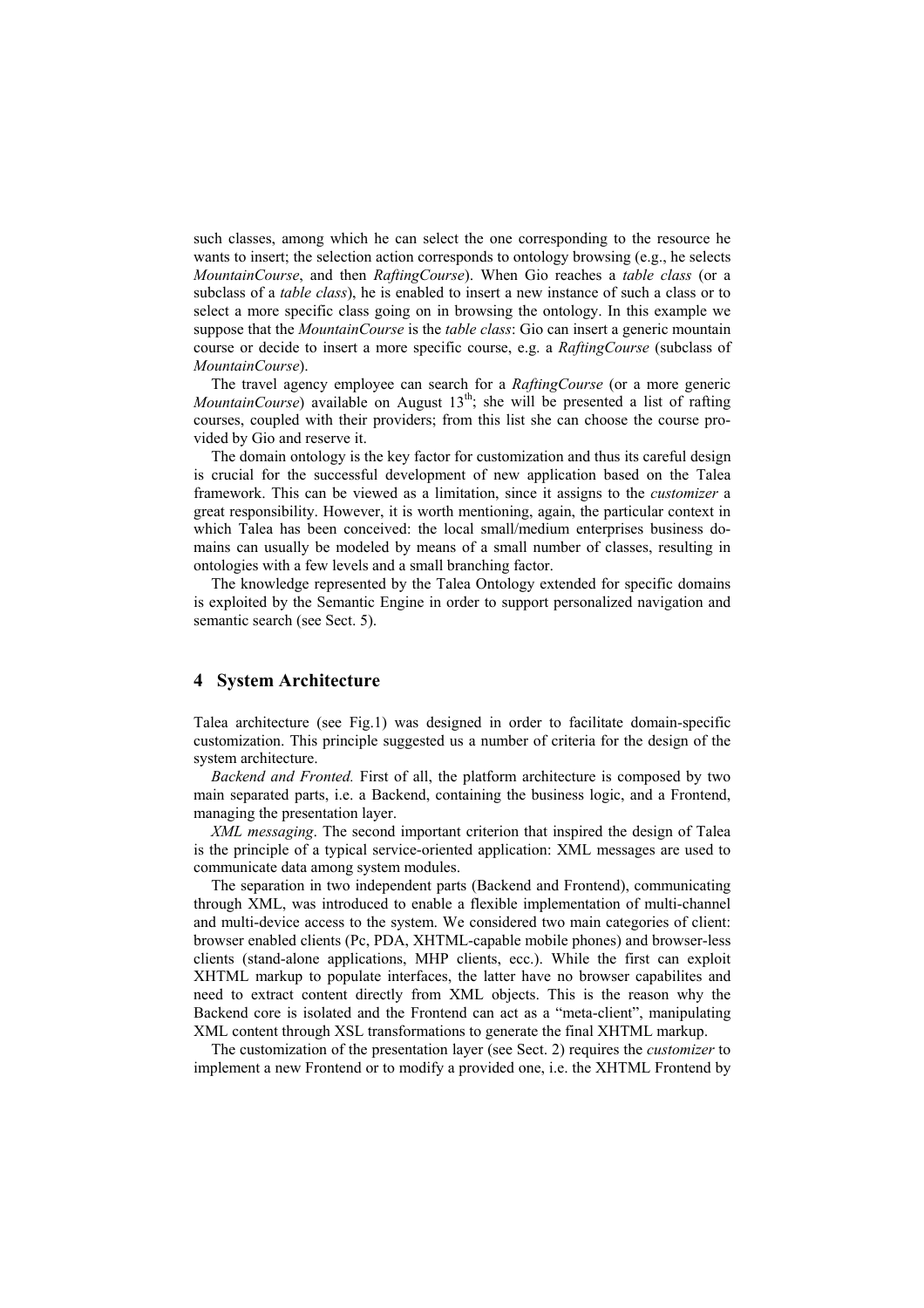rewriting XSL transformations. The customization of the Frontend is important for the final application, because it defines the layout in which the user interaction will take place.

*Modules and design pattern*. Finally, the system was designed with particular attention to make the implementation of the high-level operation as modular as possible. There is a class for each high-level operation, in order to isolate as much as possible its management. In particular, the platform modules are based on the *generator/performer* design pattern, which greatly simplifies the task of adding new features (to extend functionality). Each Talea core functionality corresponds to an XML message format, devoted to a specific request/response type; each request type is handled by a specific *Performer* module. The Performer that is in charge of managing the user request is dynamically selected at run-time, on the basis of the request type.



**Fig. 1.** The architecture of the Talea framework

The Frontend modules, that manage HTTP requests and generate the corresponding XML message, are based on the same pattern. In particular, for each request type (encoded in a parameter within the HTTP request), a *Generator* module creates the XML message (based on the HTTP request attributes), to be sent to the Backend.

The interaction between Frontend and Backend follows the request/response protocol:

- − The Frontend sends an XML message to the Backend;
- − The Backend forwards the message to the specific Performer;
- − The Performer handles the request and sends the Frontend a response message.

The creation of a new Performer module is the most challenging customization task, since it enables the *customizer* to add a new feature to the system. For instance, in order to add new advanced search capabilities, the creation of a new Performer module that encapsulates the new search strategy should be required. However, the addition of a new Performer is not the only way to customize the business logic in Talea.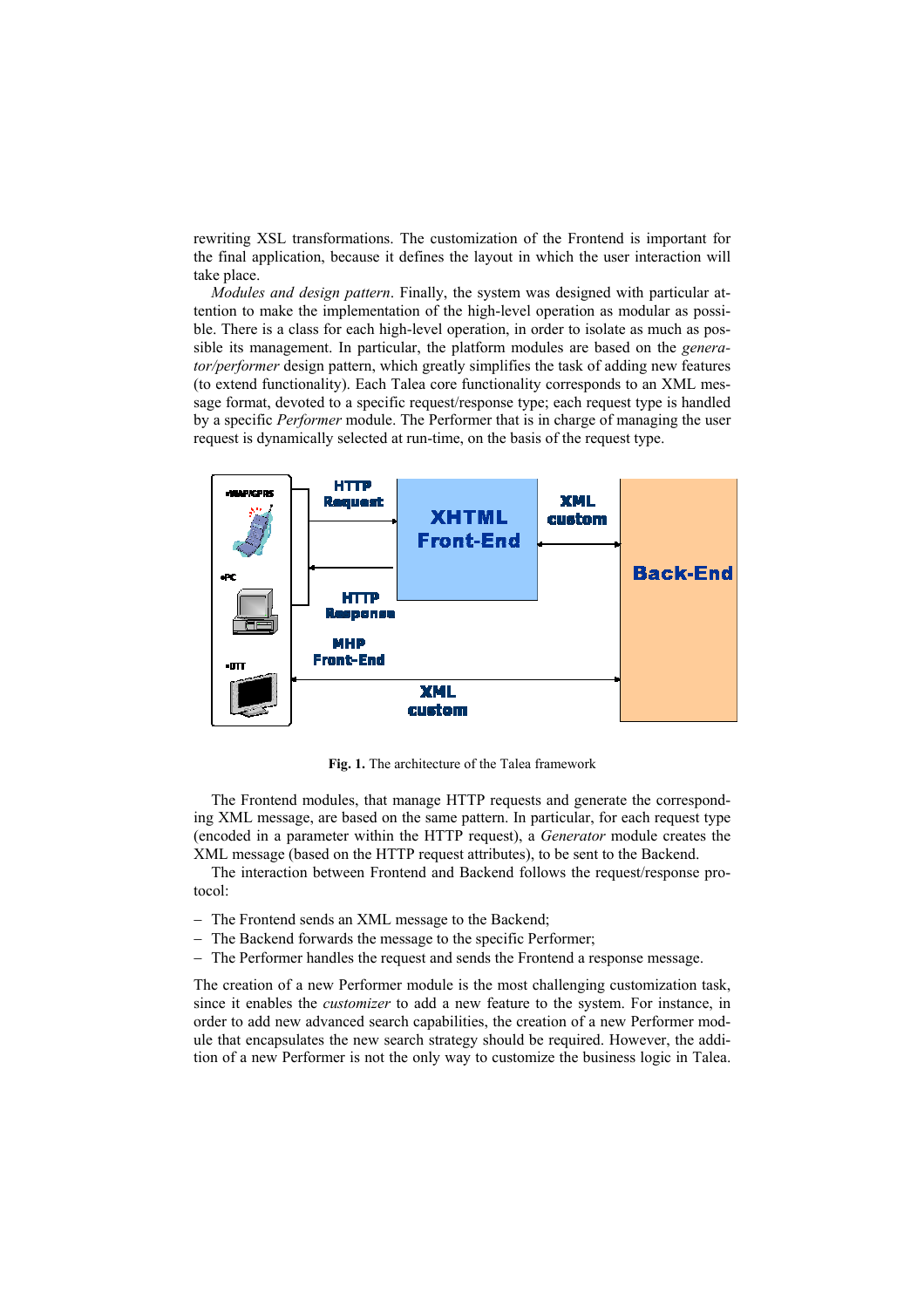In fact, the framework supports the modelling of domain-spcific business logics, by customizing the basic Performer modules supplied with the framework extending their functionality when needed. To this purpose, the framework includes two public interfaces, *PreAction* and *PostAction*, that can be used to customize the Performer's pre-conditional (and post-conditional) logic.

The most notable aspect of Talea framework, from the architectural point of view, is that core modules do not make any assumption about domain-specific semantics: the business logic embedded within system modules is totally independent with respect to the specific type of resources or users as well as to their semantics. This guarantees the generality of the approach.

# **5 The Semantic Engine**

Talea Semantic Engine is the Backend module that performs semantic search and personalized navigation exploiting the ontology. The Semantic Engine is composed by different layers (see Fig.2). In order to access the knowledge described by the ontology (in RDFS format), the Semantic Engine use SeRQL, the RDF query language supported by Sesame (see [12]). In particular, Sesame provides a set of API for RDF Schema querying and inferencing and the Semantic Engine exploits them for the implementation of the Talea Semantic API.

The goal of the Talea Semantic API implementation is to facilitate the business logic customization by providing a set of parametric ontological queries that can be used by each Perfomer, thus avoiding the direct use of SeRQL. In this way a Perfomer module can access the semantics of resource categories, i.e. its properties, its sublcasses, its corresponding *table class*.



**Fig. 2.** Talea Semantic Engine

The two performers provided by the Talea framework use the Talea Semantic API: in particular the Semantic Search Performer (see Sect. 5.1) supports personalized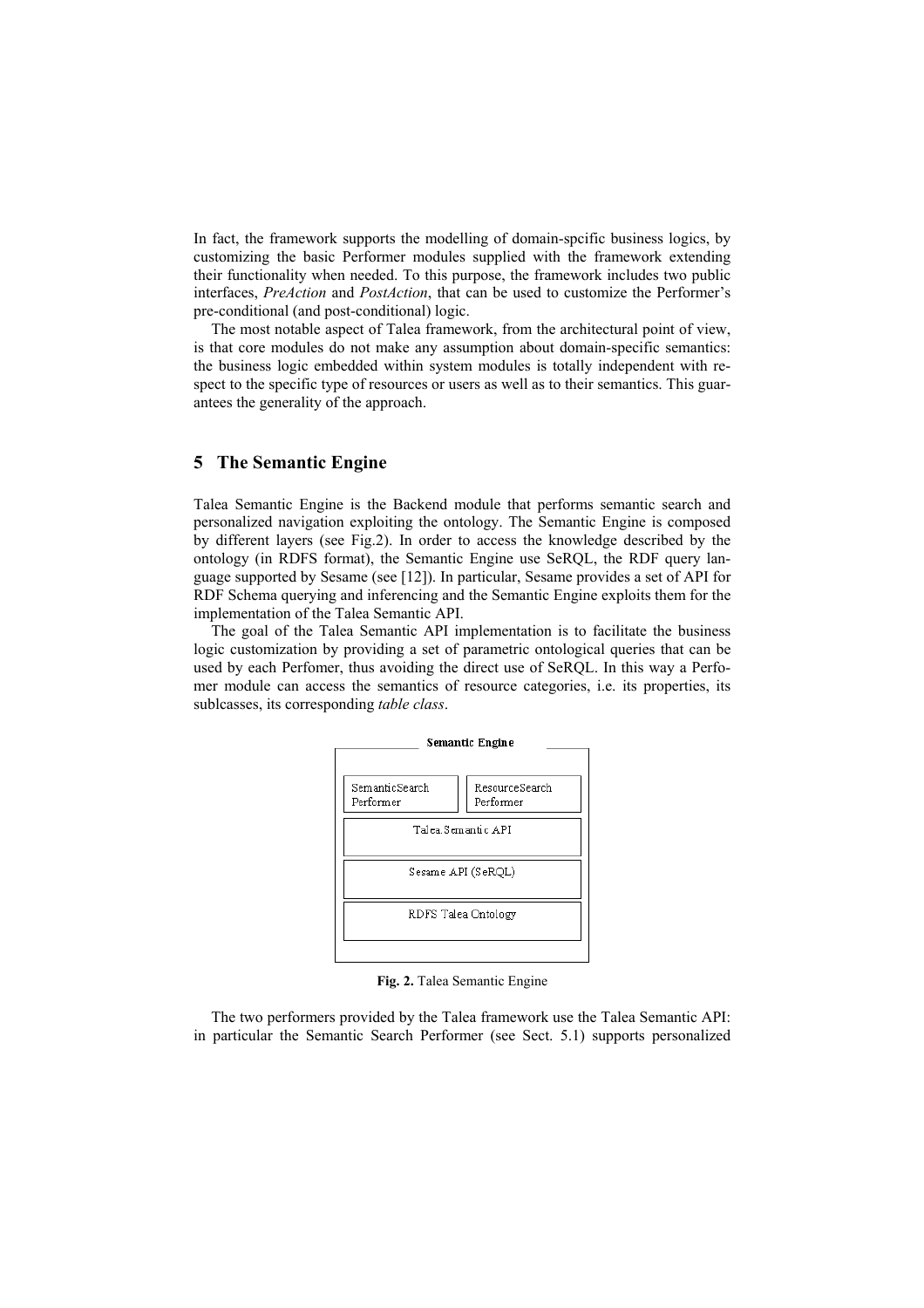navigation and the Resource Search Performer (see Sect. 5.2) supports the search for specific resources.

#### **5.1 Semantic Search Performer and Personalized Navigation**

As we have seen in the example described in Sect. 3, Talea provides an ontologydriven personalized navigation, which is particularly useful for devices with limited display capabilities (like smartphones or PDAs, extensively used by the users of the current prototype). The underlying ontology makes the navigation more user friendly4. The ontology-driven personalized navigation, in fact, can reduce the amount of information that the user has to provide to perform her search, because it enables her to operate only on those resources specified by the categories she belongs to. Moreover, by ontology browsing, the user can operate at different detail levels (i.e she can insert/search a mountain course or a more specific course like a rafting course) and the number of clicks required during the browsing only depends on the user task.

Let's now illustrate how ontology browsing supports resource insertion and search. When the user browse the ontology, the Semantic Search Performer comes into play: each user browsing action triggers a semantic search. The request corresponding to a user browsing action specifies the categories the user belongs to, and the clicked item; its format is:

```
<what> clicked_item </what> 
<who> user_class1 </who> 
<who> user_class2 </who>
```
l

The response depends on the *clicked\_item* position in the ontology:

- − At the very beginning the user is asked to choose if she wants to insert (provide) a resource, or if she wants to look for (consume) a resource. In this interaction step, the user action (*clicked\_item*) corresponds to the selection of a relation (*provide* or *consume*), thus the response is the list of service categories provided or consumed by each *user\_class*.
- − While browsing the ontology, usually the user clicks on service categories; in these cases, *clicked item* is a class, thus the response is the list of its direct sublcasses.
- − Finally, *clicked\_item* can be a leaf (a class with no subclasses); in this case the response is the list of its properties and the user can express requirements about the values of such properties.

In this way the Semantic Search Performer supports the navigation by looking for the "meaning" of the clicked item and providing the user with the next navigation step, on the basis of such a meaning.

In the case the user is a provider and she wants to insert a new resource, when the response list contains a *table class* (or a subclass of a *table class*), the next step depends on the user: she can insert a new resource (an instance of such a *table class*, for

<sup>4</sup> This is true especially if the ontology is not too complex. But as we already mentioned, the particular context in which Talea is exploited should guarantee such a requirement.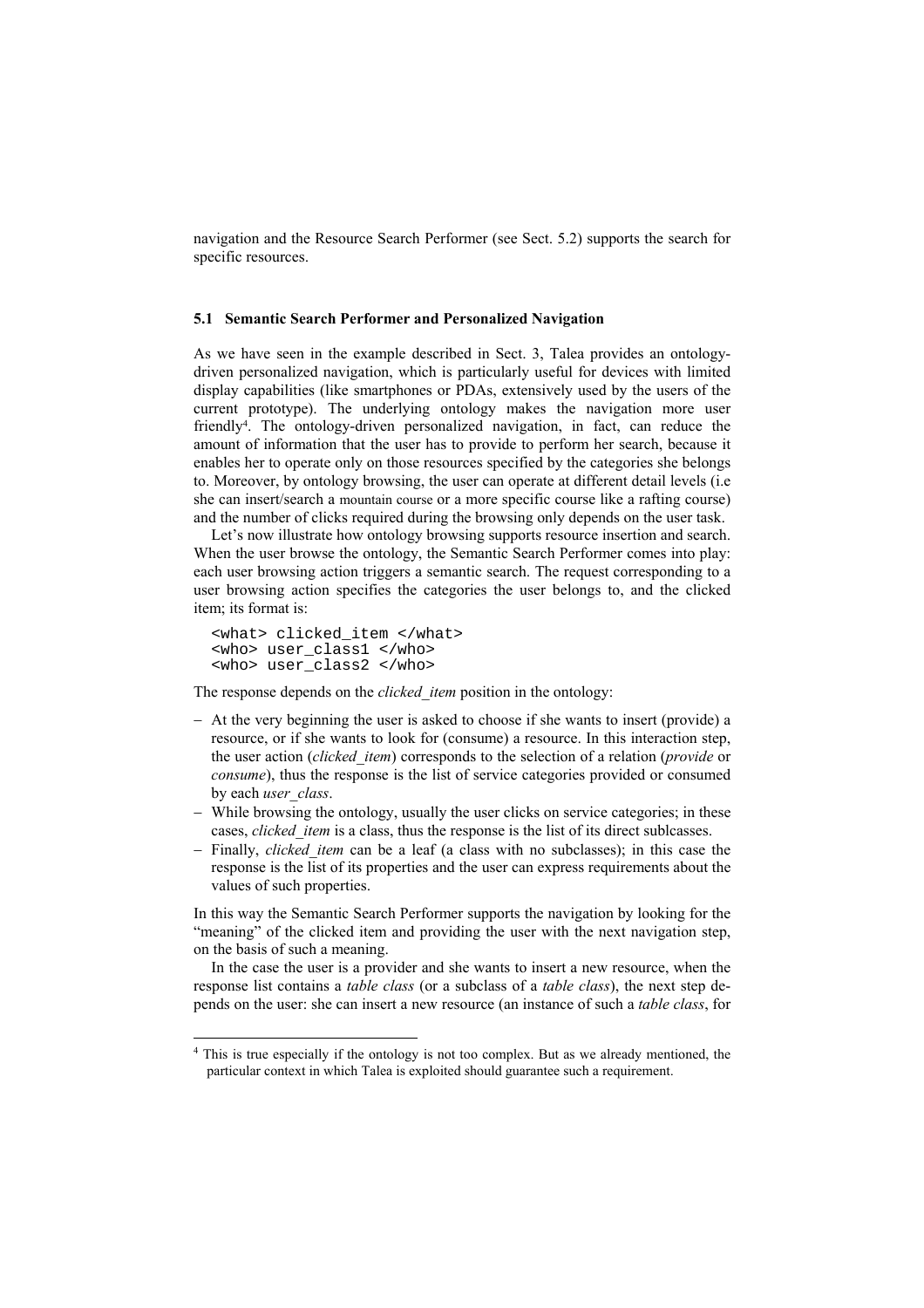example a mountain course) or she can go on browsing, in order to get to a more specific category (for example, if she wants to insert a rafting course).

In the case the user is a consumer and looks for resources, at each step she can stop browsing the ontology in order to search for the resources available for the current class. Available resources correspond to instances stored into the database. For example, she can stop at *MountainCourse* and search for all available mountain courses or she can browse one step more and stop at *RaftingCourse*, if she is looking for a more specific kind of course). Actually, the current user interface also enables her to search for generic mountain courses and then specify the subclass (e.g. *RaftingCourse*) by filling in a form. This mechanism allows the user to avoid browsing the whole ontology and represents the best solution when the number of direct sublclasses is to high for visualization as a list.

Finally, it is worth mentioning that the search, differently from the insertion, is not constrained by the definition of *table classes*: as we will see in Sect. 5.2, the user can search for instances of a class that is more general than a *table class* (this is not possible for the insertion, where only instances of *table classes* can be inserted into the database).

#### **5.2 Resource Search and Insertion Performers**

The Resource Search Performer is the module that performs the instance search into the database. The request corresponding to a resource search is translated by the Performer in a SQL query to the database; in order to make this translation easier, the format of the request is SQL-like (and it also allows joins between categories of services and users):

```
<select> Property1, Property2 </select> 
<FROM> class </FROM> 
<where> list_of_conditions </where>
```
The resource insertion request is similar to the resource search in being close to an SQL insertion query.

When a user performs a resource search, i.e. she looks for instances of a particular class, the salient properties of such instances are returned by the Semantic Search Performer; in this way the user can set a list of conditions on the values of those properties (e.g., type of resource, date and time, and so on), by filling in a form. The resource search response is a list of instances that match the conditions list.

The resource search/insertion functionality can be used independently from the personalized navigation and also in its place, when the ontology structure is too complex to support a user friendly navigation.

# **6 Implementation Details**

Talea is implemented in Java and exploits the Java Servlet tecnology, running on an Apache Tomcat Web Server. The resources databases is implemented in MySQL and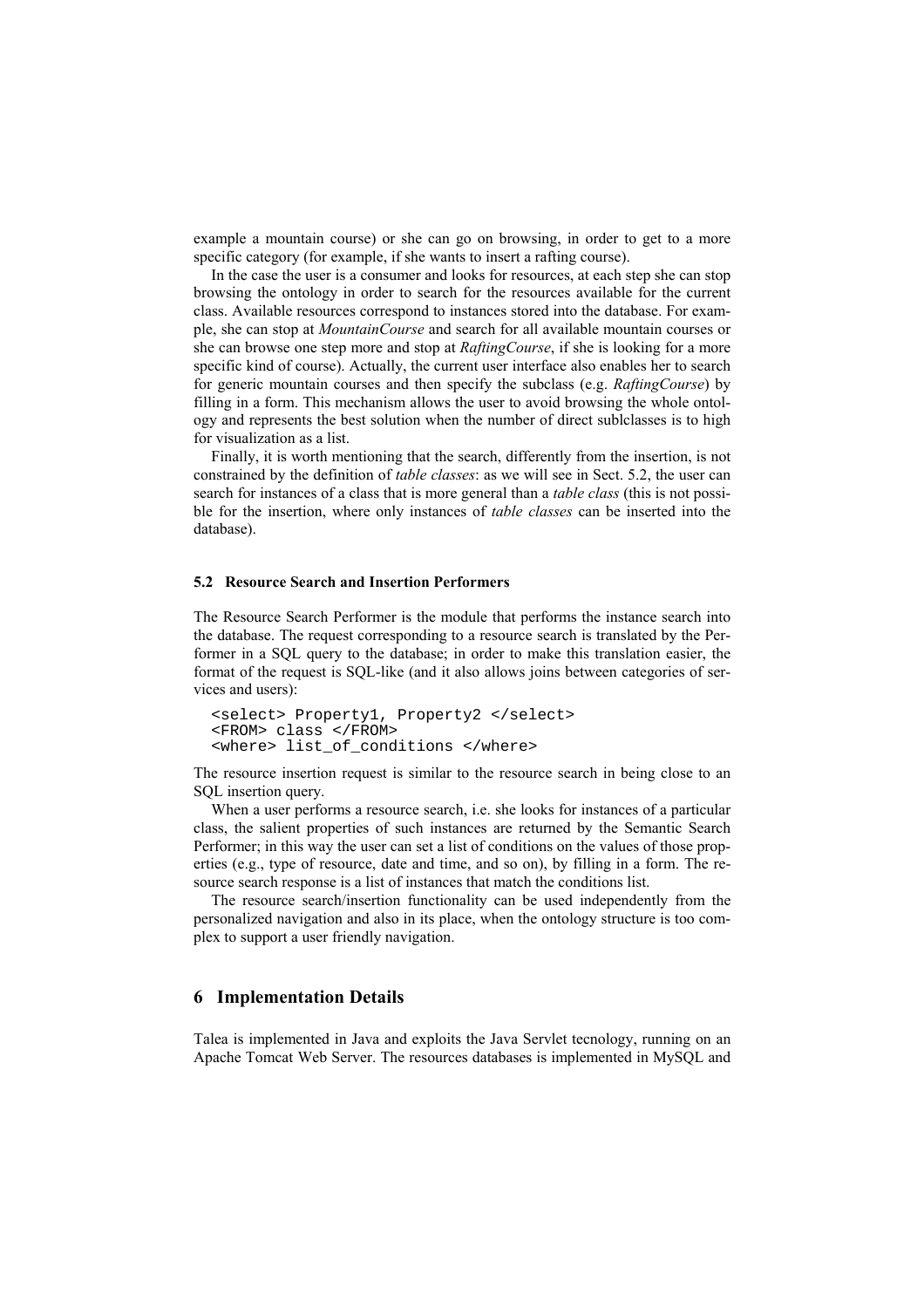exploits the JDBC Connector, while the users data are stored in an LDAP Server (OpenLDAP). The genaration of user interfaces for browser-enabled devices are based on XML/XSLT tecnologies, while a MHP client has been developed for the DTT user interface. Apache Cocoon has been used as server-side web development tool. Moreover, the system relies on the already mentioned Protégé [10] and Sesame [12], the former as ontology editor and the latter to support the semantic engine. Eclipse has been used as development environment.

# **7 Conclusions and Future Work**

In this paper we have introduced the first release of the Talea system that represents a starting point for the implementation of an ontology-based framework supporting ebusiness applications development.

Future works will follow two directions. First, we are going to support the selected small/medium enterprises during their customization process. We expect that this process will suggest us a set of improvements in the direction of a more general and powerful framework, usable in real application domains. In particular, an interesting feedback is represented by the problems that small/medium enterprises will face in the the integration with legacy applications (like enterprise databases and ERP).

The second direction is the implementation of a new release involving a Web Service architecture and semantic orchestration: the idea is to wrap the Performer modules in Web Services interfaces and to exploit semantic orchestration in order to provide macro-functionality [4], [8].

We are also planning to improve the semantic aspect in resource search by introducing a semantic repository for instances storage. This solution would support resource semantic search (no more SQL-like), but requires the *customizer* to create a gateway module to manage interaction with existing DBMS.

Finally, we would like to study an intelligent brokering solution, that could be based on intelligent agent negotiation.

## **References**

- 1. Alonso, G., Casati F., Kuno, H., and Machiraju V.: Web Services Concepts, architectures and applications. Springer, Berlin Heidelberg New York (2004)
- 2. Bonino, D., Bosca A., Corno F., Farinetti L., and Pescarmona, F.: H-DOSE: an Holistic Distributed Open Semantic Elaboration Platform. First Italian Semantic Web Workshop (SWAP2004), Ancona, Italy (2004)
- 3. Bouquet, P., Kuper G., Scoz M., and Zanobini, S.: Querying the Semantic Web: A New Approach. First Italian Semantic Web Workshop (SWAP2004), Ancona, Italy (2004)
- 4. Bruijn, J., Fensel, D., Keller, U., and Lara R.: Using the Web Services Modelling Ontology to Enable Semantic eBusiness. Communications of the ACM (CACM) - Special Issue on Semantic eBusiness (2005)